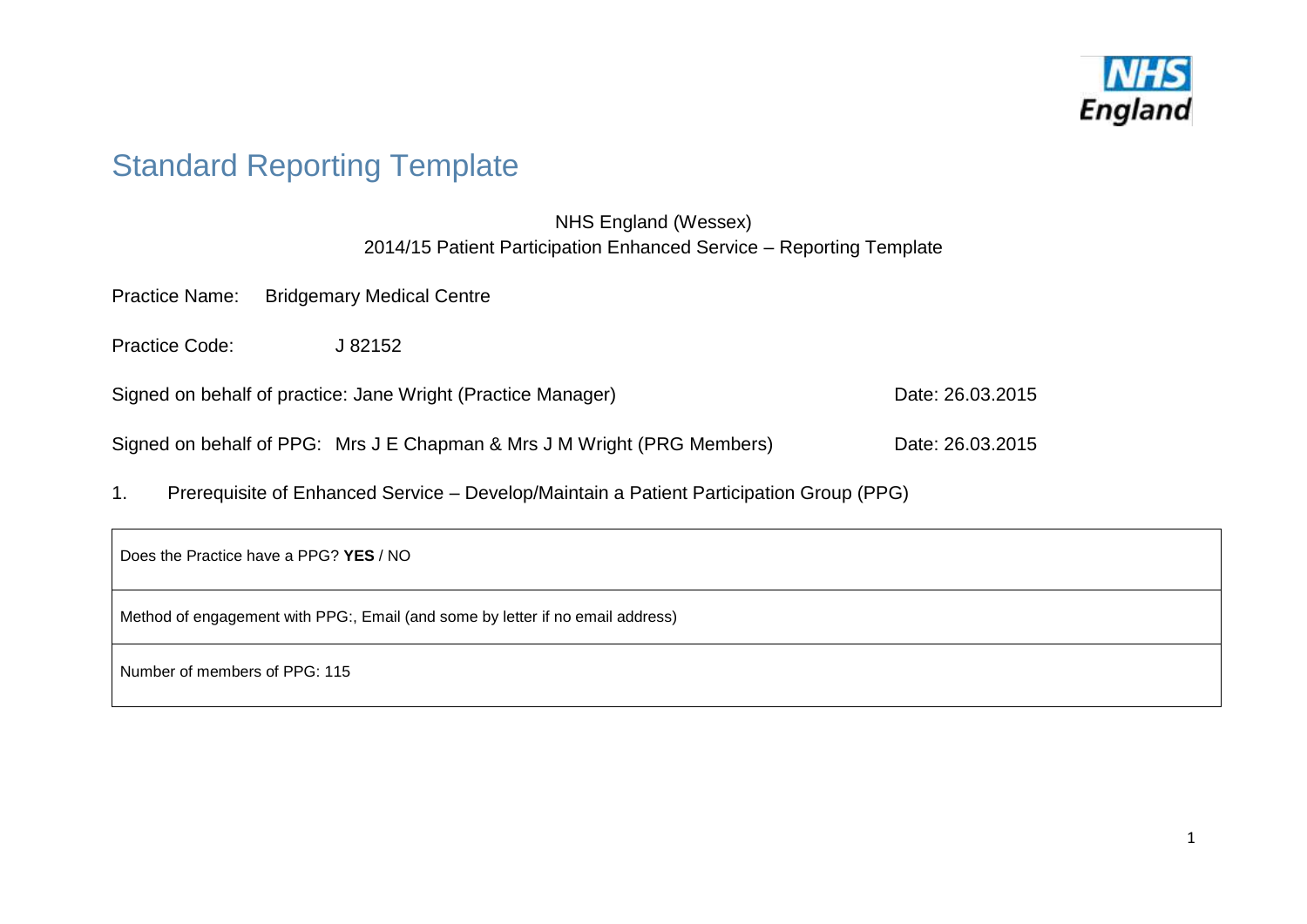

| $\%$                   |                | Male  |                                                                   | Female              |                           | %              | <16                           | $17 - 24$ | 25-34           | 35-44                                 | 45-54 | 55-64        | 65-74 | $> 75$ |
|------------------------|----------------|-------|-------------------------------------------------------------------|---------------------|---------------------------|----------------|-------------------------------|-----------|-----------------|---------------------------------------|-------|--------------|-------|--------|
|                        | Practice       | 4486  |                                                                   | 4148                |                           | Practice       | 1395                          | 1013      | 938             | 882                                   | 1087  | 995          | 866   | 750    |
| <b>PRG</b>             |                | 44    | 71                                                                |                     |                           | <b>PRG</b>     | 0                             |           | 3               | 11                                    | 20    | 19           | 33    | 20     |
|                        |                |       | Detail the ethnic background of your practice population and PRG: |                     |                           |                |                               |           |                 |                                       |       |              |       |        |
|                        |                |       | White                                                             |                     |                           |                | Mixed/ multiple ethnic groups |           |                 |                                       |       |              |       |        |
|                        | <b>British</b> | Irish | Gypsy or Irish<br>traveller                                       | Other<br>white      | White &black<br>Caribbean | African        | White &black                  |           | White<br>&Asian | Other<br>mixed                        |       |              |       |        |
|                        | 6198           | 10    |                                                                   |                     |                           | 2              |                               |           | 5               | 6                                     |       |              |       |        |
|                        |                |       |                                                                   |                     |                           |                |                               |           |                 |                                       |       |              |       |        |
|                        | 108            | 5     |                                                                   |                     |                           |                |                               |           |                 |                                       |       |              |       |        |
| Practice<br><b>PRG</b> |                |       |                                                                   | Asian/Asian British |                           |                |                               |           |                 | Black/African/Caribbean/Black British |       | Other        |       |        |
|                        | Indian<br>23   |       | Pakistani                                                         | Bangladeshi         | Chinese                   | Other<br>Asian | African                       |           | Caribbean       | Other<br><b>Black</b>                 | Arab  | Any<br>other |       |        |

taken to ensure that the PPG is representative of the practice population in terms or gender, age and ethnic background and other members of the practice population:

*ALL new patients are informed of the PPG and invited to join the Group. There are posters and forms in the waiting room and a link on the Website. The PPG is also advertised in the News Letters.*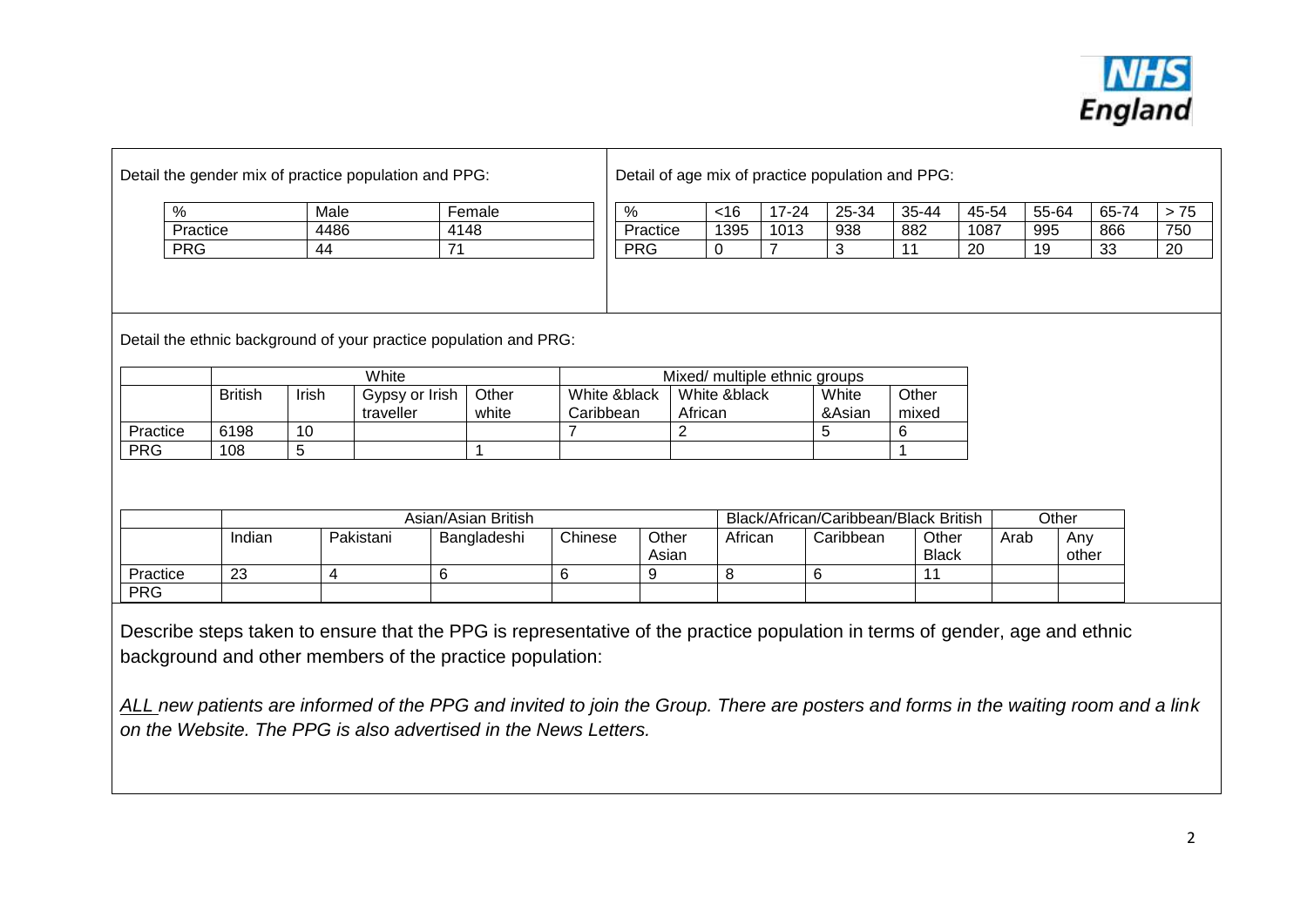

Are there any specific characteristics of your practice population which means that other groups should be included in the PPG? e.g. a large student population, significant number of jobseekers, large numbers of nursing homes, or a LGBT community? YES/**NO**

If you have answered yes, please outline measures taken to include those specific groups and whether those measures were successful:

## 2. Review of patient feedback

Outline the sources of feedback that were reviewed during the year:

*Questionnaire sent through Survey Monkey to PPG members with email addresses and on paper copy through post to those without. Suggestion box was placed in waiting room with suggestion slips and a poster to encourage patients to post their suggestions. Patients are encouraged to give feedback when the quarterly News Letters are emailed to them.*

How frequently were these reviewed with the PRG?

*Three times in the year via email update – June, September and March*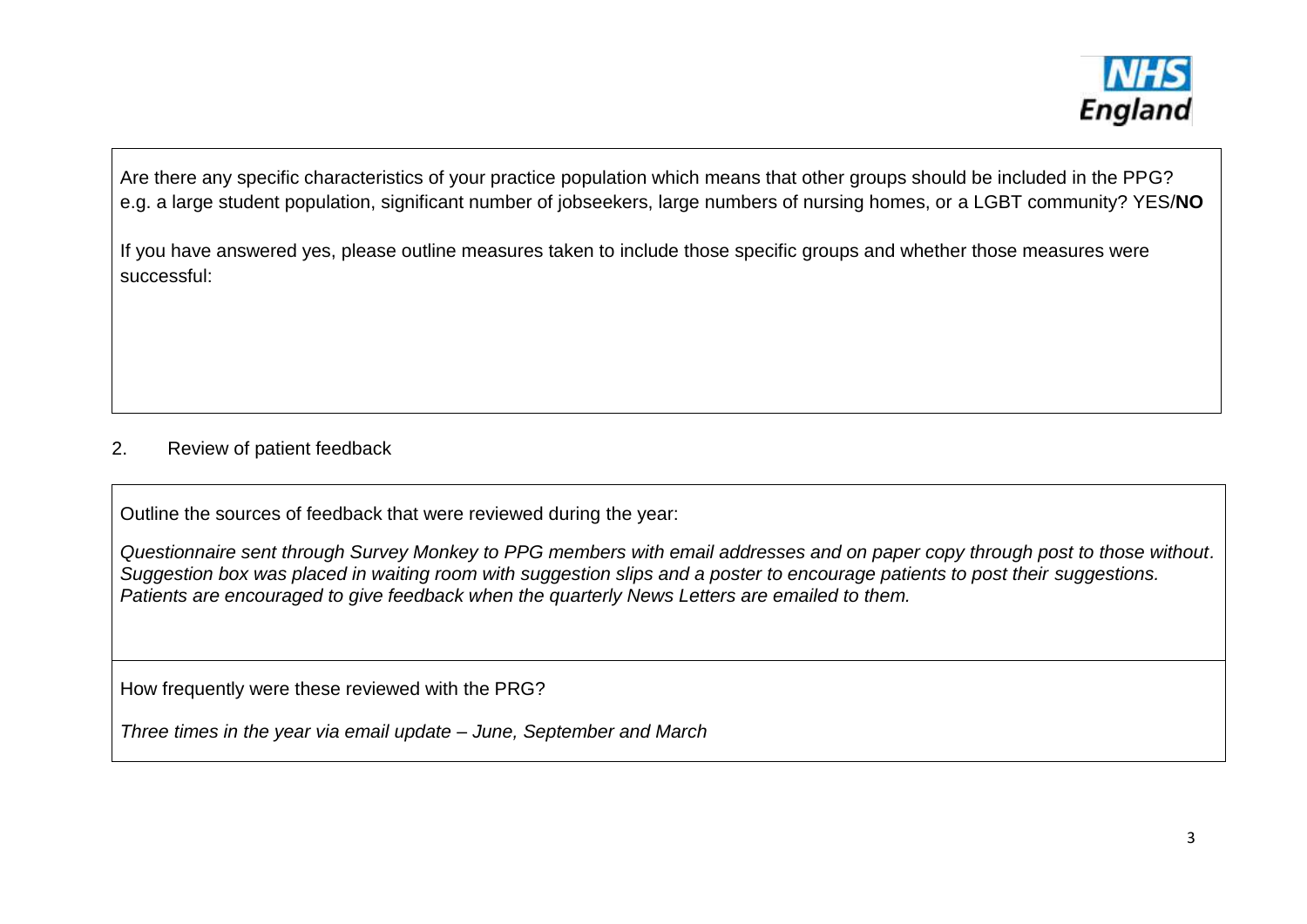

3. Action plan priority areas and implementation

| <b>Priority area 1</b>                                                                                                                                                                                                                                                                                                                                                                                                                                                                                                                                                                                                                                               |
|----------------------------------------------------------------------------------------------------------------------------------------------------------------------------------------------------------------------------------------------------------------------------------------------------------------------------------------------------------------------------------------------------------------------------------------------------------------------------------------------------------------------------------------------------------------------------------------------------------------------------------------------------------------------|
| Description of priority area:<br>Extended hours – patients often didn't book early morning appointments and there were complaints that not enough appointments<br>were available On-line.                                                                                                                                                                                                                                                                                                                                                                                                                                                                            |
| What actions were taken to address the priority?<br>A questionnaire included a question as to what time and day patients would prefer appointments made available outside the core<br>hours.                                                                                                                                                                                                                                                                                                                                                                                                                                                                         |
| Result of actions and impact on patients and carers (including how publicised):<br>Result of questionnaire showed that majority of patients preferred late evening appointments (between 6.30 and 7.30pm) and on<br>Saturday mornings.<br>A 4 week rota was set up to offer appointments on Mondays, Tuesday and Thursday evenings and on Saturday mornings. These<br>appointments are all available to book on-line or through the practice. Additional appointments in normal clinics were made<br>available to book on-line also.<br>This new rota was advertised via posters in the waiting room, on the website, in the Practice Leaflet and in the Newsletter. |
| The result has been that all Extended hours appointments are booked and patients are happier that more appointments are<br>available on-line.                                                                                                                                                                                                                                                                                                                                                                                                                                                                                                                        |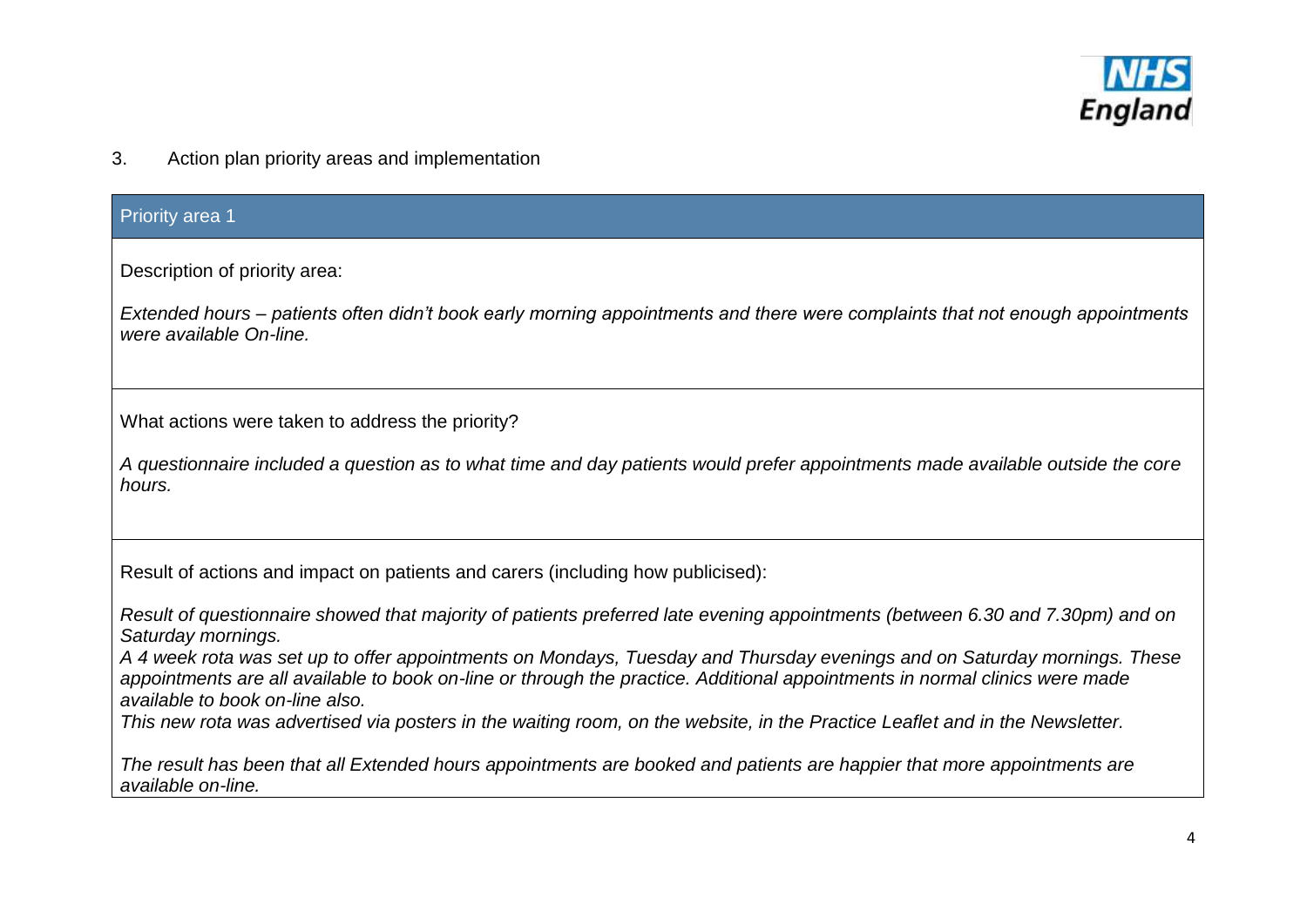

#### Priority area 2

Description of priority area:

*Privacy at the Reception Desk – patients often complained that other people could hear conversations at the desk and that there was no privacy. Reception staff often felt under extreme pressure as patients would crowd around the desk and they found it difficult to deal with certain issues.*

What actions were taken to address the priority?

*A notice on a stand was put adjacent to the desk asking patients to wait until they were called forward to reception.* 

Result of actions and impact on patients and carers (including how publicised):

*This immediately had a positive effect on the organisation of the reception desk. Everyone knew who was next and there was greater confidentiality at the desk. Patients were happier and the staff were less stressed as it was much calmer.*

*Posters and signs were put up to direct patients to the queue and politely asked to stand behind the sign if they had not realised it was there.*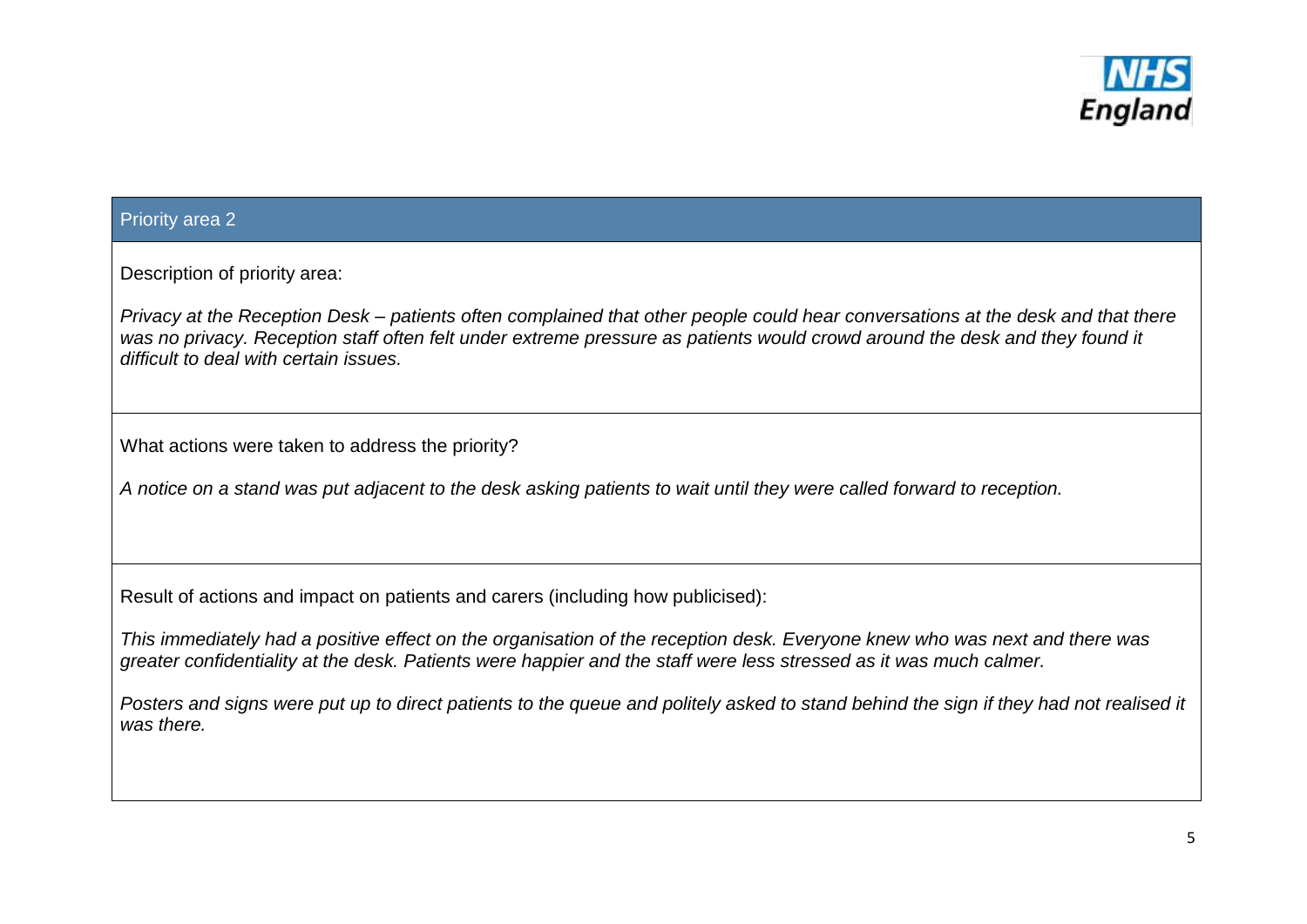

## Priority area 3

Description of priority area:

*Repeat Prescription Service – there were often complaints that repeat requests were not ready for collection on time. Staff became stressed as patients became frustrated.*

What actions were taken to address the priority?

*The practice decided to extend the turnaround time from 2 days to 3 days in order to reduce the delay. The demand for prescriptions had increased greatly as more people take more regular medication. This decision was fed back to the PPG for comments from which there was no negative feedback.*

Result of actions and impact on patients and carers (including how publicised):

*There were less errors which in turn led to fewer complaints. Staff felt able to cope with the work load more easily.*

*The extra day turn around was publicised over a month before the extra day took effect by way of posters in the waiting room, on the website, in the newsletter and on the prescription repeat slips.*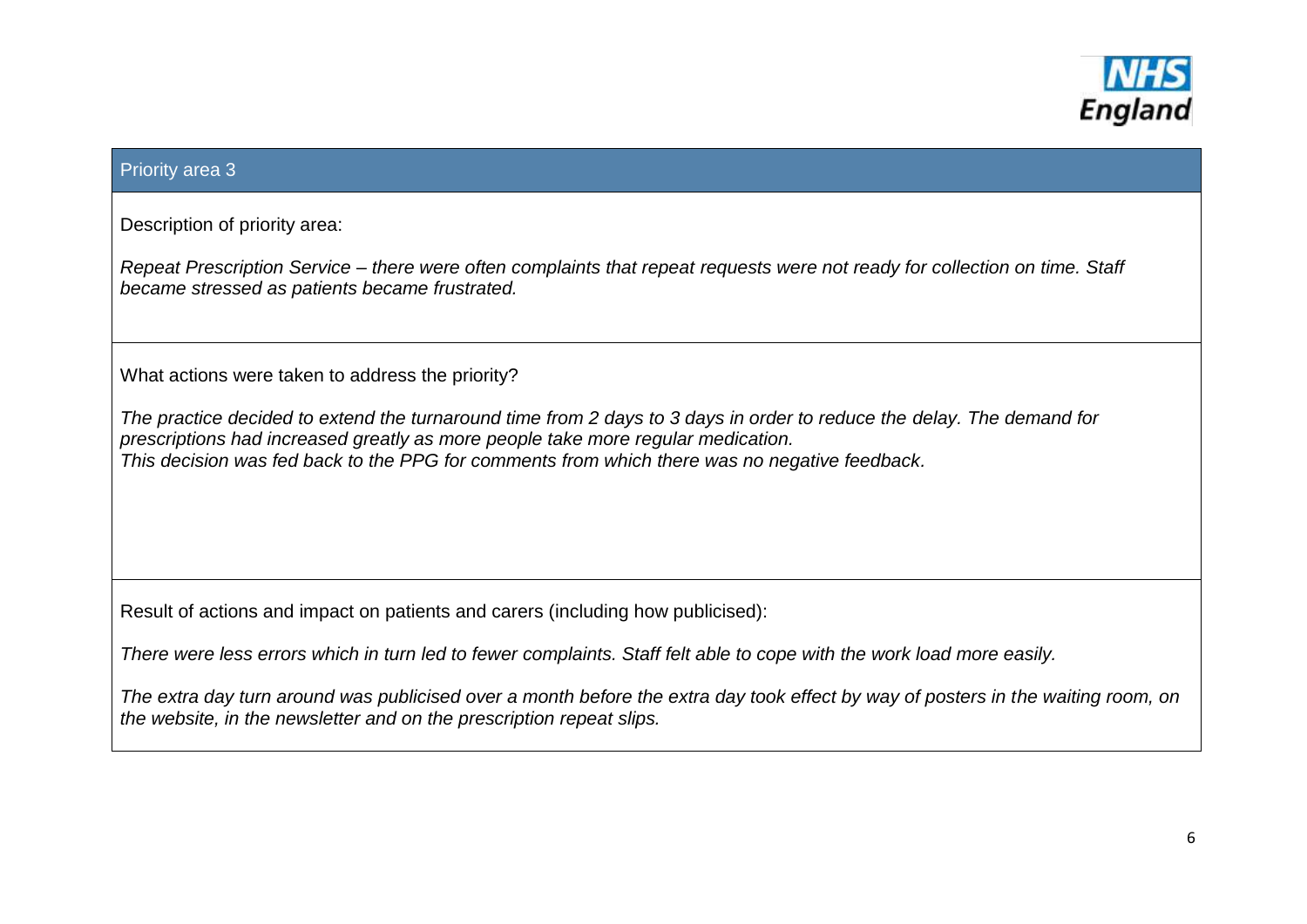

## Progress on previous years

If you have participated in this scheme for more than one year, outline progress made on issues raised in the previous year(s):

Last year the issues raised by the PPG were:

- $\triangleright$  Appointments there was a lot of frustration around the booking of appointments and patients having to telephone on more than one occasion in order to book. The booking of appointments ahead was extended to 4 weeks ahead instead of just 2 weeks. Staff were trained to offer the next available appointment for the GP of the patients' choice or an alternative. This resulted in patients getting an appointment with just one telephone call.
- $\triangleright$  Telephones Patients often complained that the phones were not answered quickly enough. The number of calls were reduced by amending the appointment system and the staff rota was adjusted to ensure there were at least 3 members of staff answering the phone at the busiest time of day, first thing in the morning. The telephone system was also upgraded to a better system giving the option for patients to speak to the admin team is they requested.
- $\triangleright$  Communication patients often felt that the practice did not communicate with the patients effectively. A quarterly Newsletter was introduced with a new format from the old newsletter which was published less regularly. All practice news is updated through the newsletter which is sent to the PPG group and published on the website, as well as being available in the waiting room
- $\triangleright$  Customer Service there had been numerous complaints about the attitude of staff. A Customer service training plan was put into place at the same time as new staff were employed, due to retirement of a number of staff. The reception team are now a friendly welcoming asset to the practice.